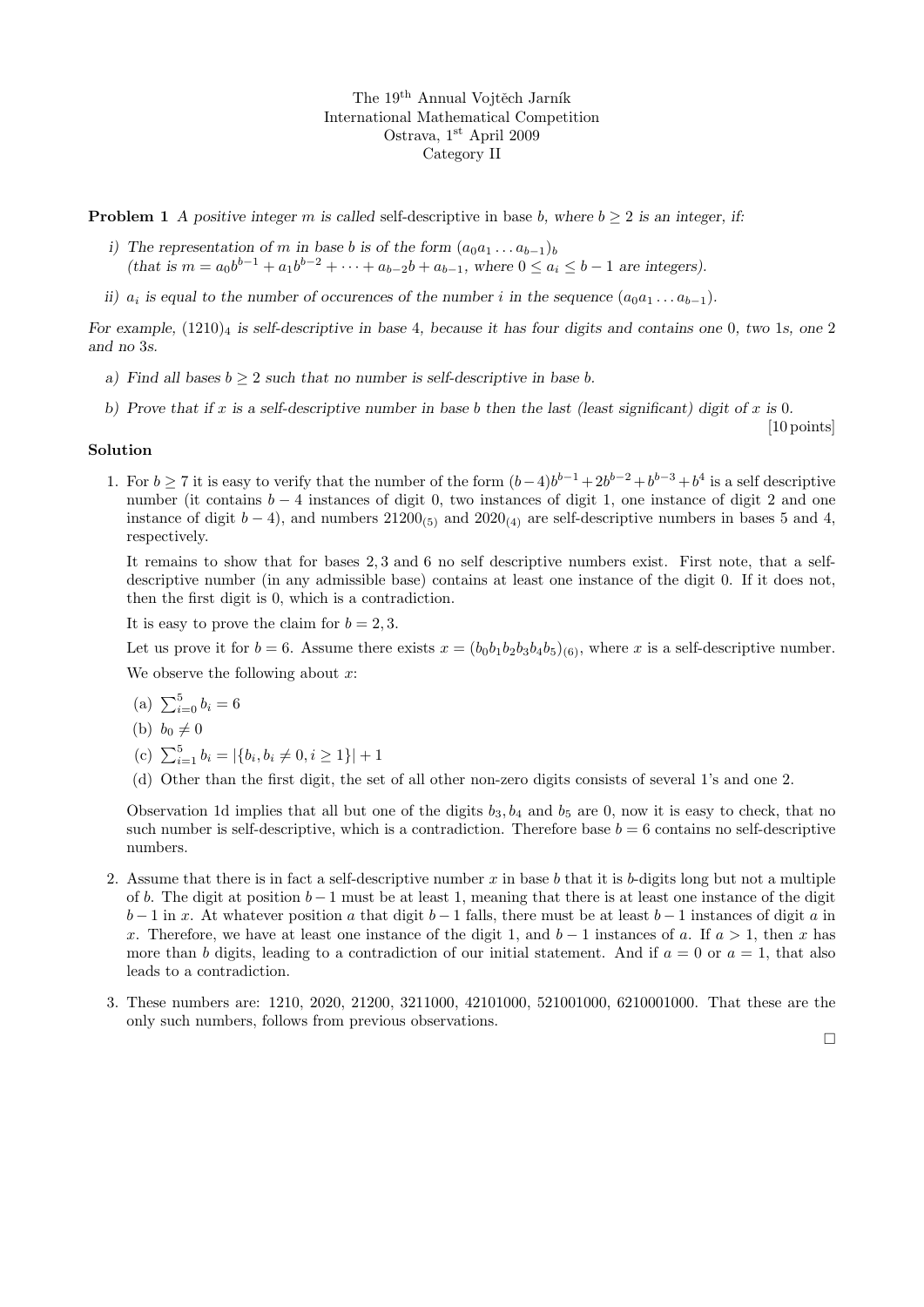The  $19<sup>th</sup>$  Annual Vojtěch Jarník International Mathematical Competition Ostrava, 1st April 2009 Category II

**Problem 2** Let E be the set of all continuously differentiable real valued functions f on [0, 1] such that  $f(0) = 0$ and  $f(1) = 1$ . Define

$$
J(f) = \int_0^1 (1+x^2)(f'(x))^2 dx.
$$

- a) Show that J achieves its minimum value at some element of E.
- b) Calculate  $\min_{f \in E} J(f)$ .

[10 points]

Solution By the fundamental theorem of Calculus, we have

$$
1 = |f'(1) - f'(0)| = \left| \int_0^1 f''(x) dx \right|.
$$

Next, by using the Cauchy-Schwartz inequality, we obtain

$$
\left| \int_0^1 f''(x) dx \right| = \left| \int_0^1 \frac{\sqrt{1+x^2}}{\sqrt{1+x^2}} f''(x) dx \right|
$$
  
\n
$$
\leq \left( \int_0^1 (1+x^2)(f''(x))^2 dx \right)^{1/2} \left( \int_0^1 \frac{1}{1+x^2} dx \right)^{1/2}
$$
  
\n
$$
= \left( \int_0^1 (1+x^2)(f''(x))^2 dx \right)^{1/2} \left( \arctan x \right|_0^1 \right)^{1/2}
$$
  
\n
$$
= \left( \int_0^1 (1+x^2)(f''(x))^2 dx \right)^{1/2} \frac{\sqrt{\pi}}{2}.
$$

Hence

$$
\inf_{f \in E} \int_0^1 (1+x^2)(f''(x))^2 dx \ge \frac{4}{\pi}.
$$

Finally, let

$$
f(x):=\frac{4}{\pi}\int_0^x\arctan t\,\mathrm{d} t
$$

for  $x \in [0,1]$ . Then  $f'(x) = \frac{4}{\pi} \arctan x$  (by the fundamental theorem of Calculus) and  $f''(x) = \frac{4}{\pi} \frac{1}{1+x^2}$ , for  $x \in [0, 1]$ . Consequently, we deduce that  $f \in E$  and

$$
J(f) = \int_0^1 (1+x^2) \left(\frac{4}{\pi} \frac{1}{1+x^2}\right)^2 dx = \frac{16}{\pi^2} \int_0^1 \frac{1}{1+x^2} dx = \frac{16}{\pi^2} \cdot \frac{\pi}{4} = \frac{4}{\pi},
$$

which proves that J attains its minimum on E. This completes the solution.  $\square$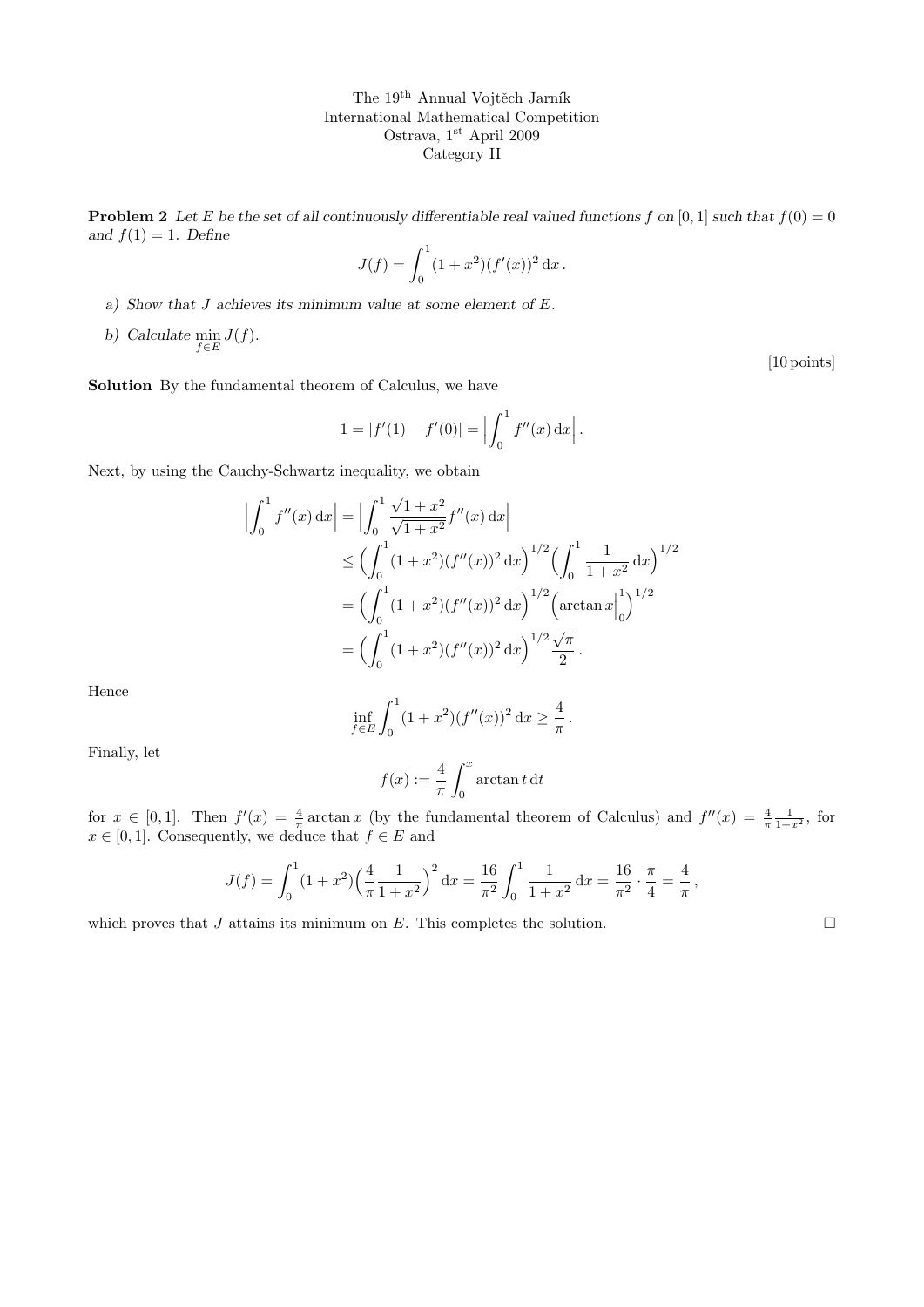The 19<sup>th</sup> Annual Vojtěch Jarník International Mathematical Competition Ostrava, 1st April 2009 Category II

**Problem 3** Let A be an  $n \times n$  square matrix with integer entries. Suppose that  $p^2 A^{p^2} = q^2 A^{q^2} + r^2 I_n$  for some positive integers p, q, r where r is odd and  $p^2 = q^2 + r^2$ . Prove that  $|\det A| = 1$ . (Here  $I_n$  means the  $n \times n$  identity matrix.) [10 points]

**Solution** Consider the function  $f: \mathbb{R} \to \mathbb{R}$ .

$$
f(x) = p^2 x^{p^2} - q^2 x^{q^2} - r^2.
$$
 (1)

Observe that

$$
f'(x) = p^4 x^{q^2 - 1} \left( x^{r^2} - \left( \frac{q}{p} \right)^4 \right).
$$

The roots of equation  $f'(x) = 0$  are  $x_1 = 0$  and  $x_2 = \left(\frac{q}{p}\right)^{\frac{4}{r^2}}$   $(r \neq 0$  and  $q \neq 1)$ . From  $f(0) = -r^2 < 0$  and  $f\left(\left(\frac{q}{p}\right)^{\frac{4}{r^2}}\right) < 0$  we obtain

$$
\operatorname{sgn} f(x) = \begin{cases} -1 & \text{if } x < 1, \\ 0 & \text{if } x = 1, \\ 1 & \text{if } x > 1. \end{cases}
$$
 (2)

So  $x = 1$  is the only real root of equation  $f(x) = 0$ .

Since the matrix A verifies  $f(A) = O_n$ , some eigenvalue  $\lambda \in \sigma_P(A)$  satisfies the equation  $f(\lambda) = 0$ . Let  $\lambda_1, \lambda_2, \ldots, \lambda_n$  be eigenvalues of the matrix A. We show that  $|\lambda_k| \leq 1$  for all k. The fact  $f(\lambda) = 0$  can be written as

$$
p^2 \lambda^{p^2} = q^2 \lambda^{q^2} + r^2. \tag{3}
$$

Passing the relation (3) at modulus we obtain  $p^2 |\lambda|^{p^2} \leq q^2 |\lambda|^{q^2} + r^2$  or

$$
f(|\lambda|) \le 0. \tag{4}
$$

From (2) and (4) we obtain  $0 \le |\lambda| \le 1$  or  $0 \le |\lambda_k| \le 1$  for all  $k = 1, \ldots, n$ . Because  $f(0) = -r^2 \ne 0$ , it results that  $\lambda_k \neq 0$  for all k.

Hence

$$
0 < |\lambda_k| \le 1 \quad \text{for all } k = 1, \dots, n \,. \tag{5}
$$

From det  $A = \lambda_1 \lambda_2 \cdots \lambda_n$  we obtain

$$
|\det A| = |\lambda_1 \lambda_2 \cdots \lambda_n| = |\lambda_1||\lambda_2|\cdots|\lambda_n| \le 1.
$$
\n(6)

From (5) and (6) we obtain

$$
0 < |\det A| \le 1. \tag{7}
$$

Since  $A \in M_n(\mathbb{Z})$ , it follows that  $|\det A| \in \mathbb{N}$ . From (7) we obtain the conclusion that  $|\det A| = 1$ .